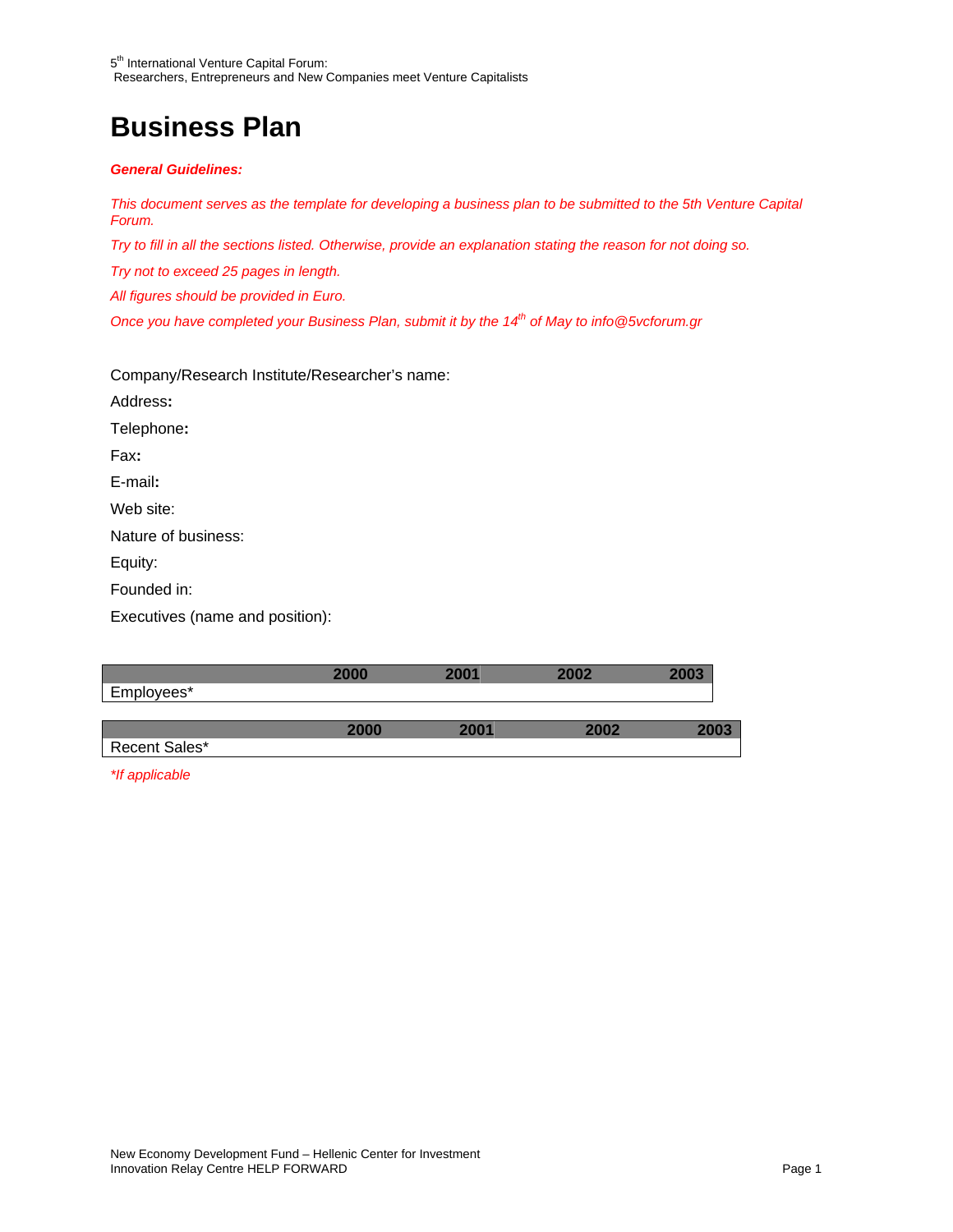### **Executive Summary**

*This is the most important chapter of your business plan. It must summarize in not more than 2-3 pages the whole argument, which is set out in greater detail in the following chapters. The executive summary will be the first thing that is read by the prospective financier. A well-written executive summary creates a positive predisposition for what is to be discussed in the remainder of the business plan.*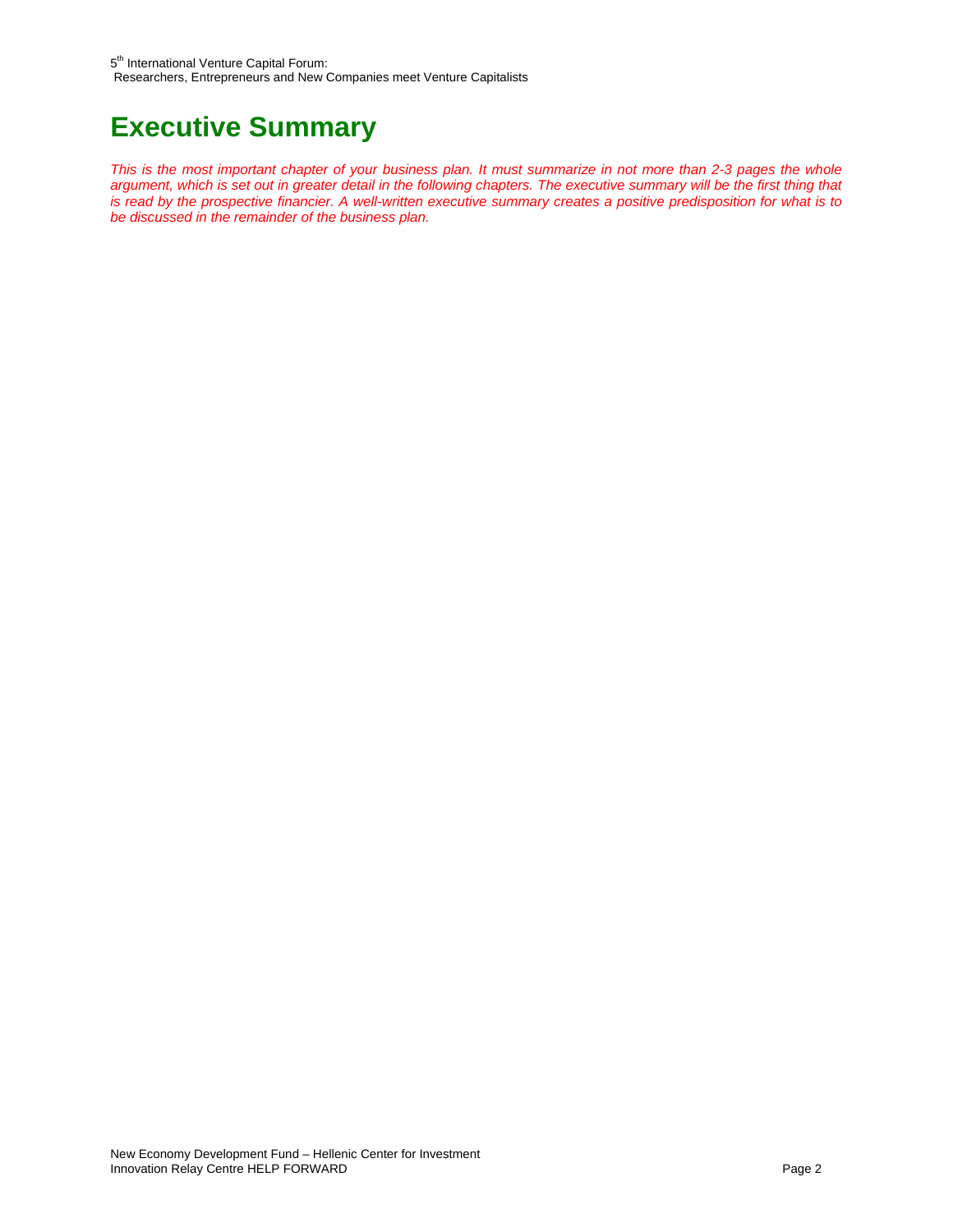# **Company/Institute/Researcher(s)**

**History, vision for the future** 

**Core competences**

**Field of business (target markets/customers, products and services)**

**References/testimonials**

**Growth objectives**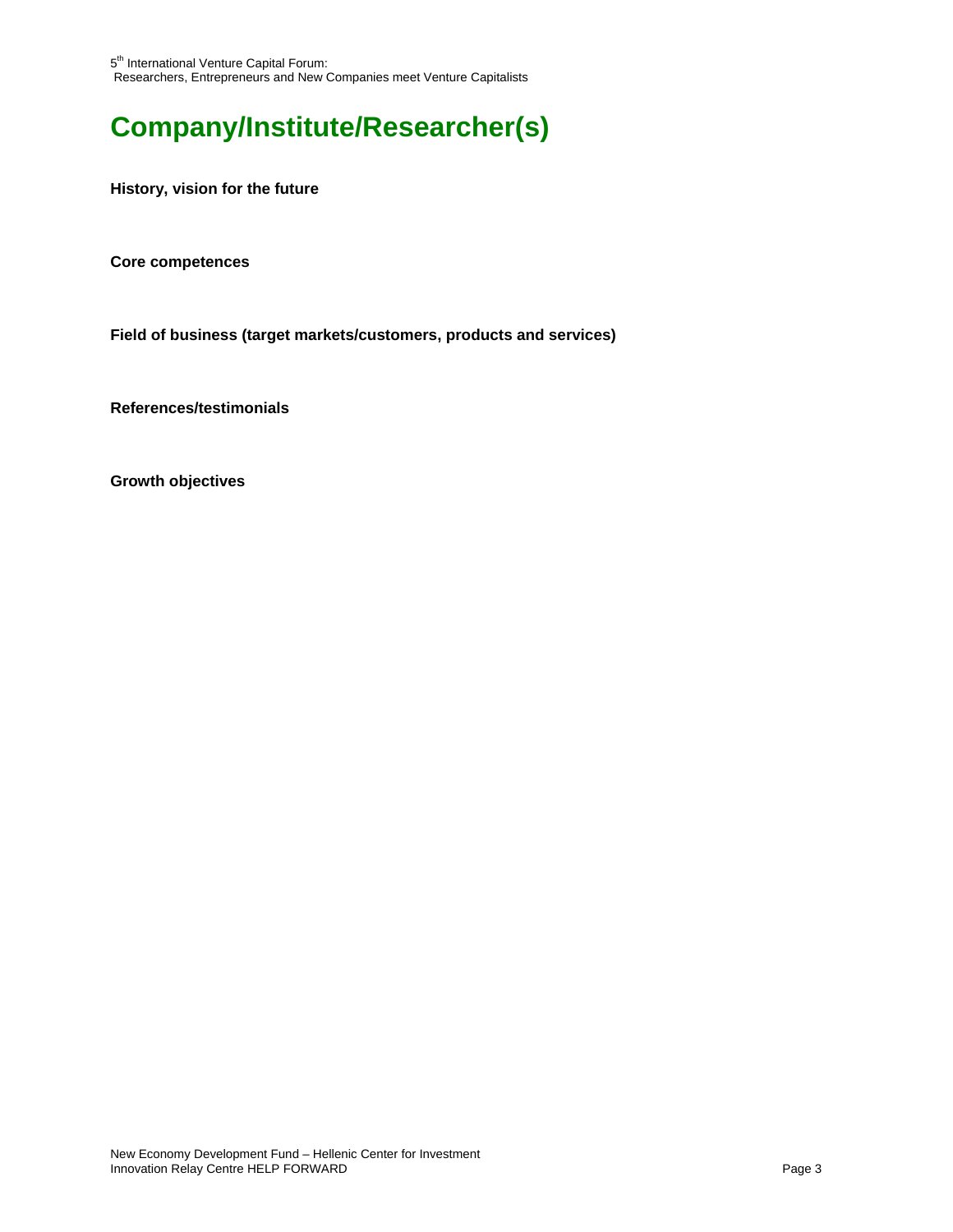### **Market**

#### *Market analysis*

**Potential of the relevant market (market segment), barriers to market entry**

**Demand for product/service (e.g. result of marketing test), life-cycle of the product**

**Own market position/market share, position of main competitors**

**Competitiveness (e.g. meeting customers' buying criteria, size of marketing resources)**

#### *Marketing strategy*

**Positioning of product/service in the market, objectives for market share, expansion, etc.**

**Segmentation of market, product policy**

**Pricing policy**

**Sales and distribution system, marketing network**

**Promotion and market communication**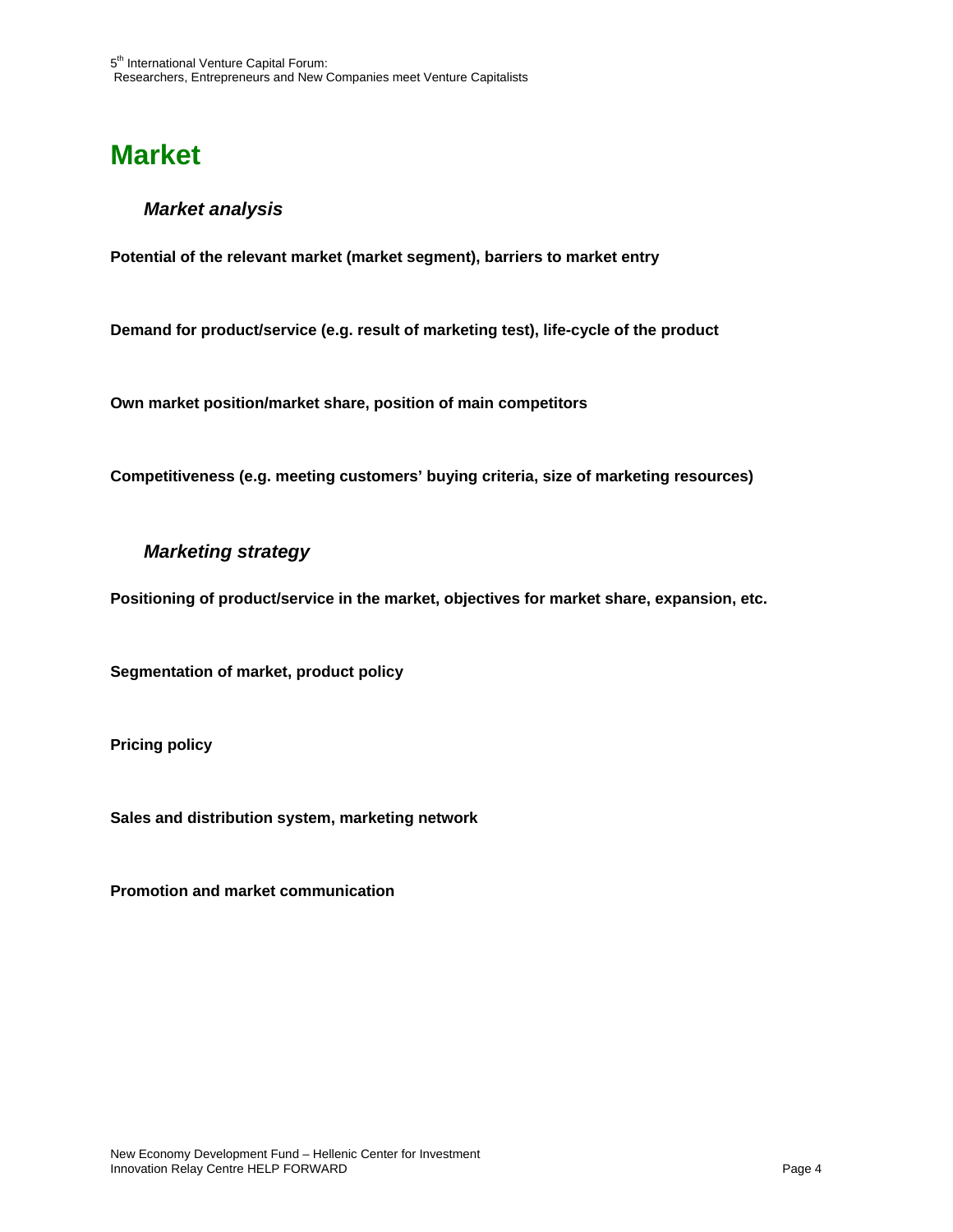# **Product and Technology**

**Competitive advantage (customer-benefits resulting e.g. from technological features, prod. process/costs)**

**Technological risk (regarding function or production process, danger of substitution)**

**Strategic options, based on intangible assets or property rights (e.g. transfer to other industries)**

**Research and development strategy**

**Protection of product/production process by property rights (patents), trade marks, etc.**

**Product updating/renewing or adapting to new market segments: effectiveness, swiftness**

**Significance/size of added value for the customer**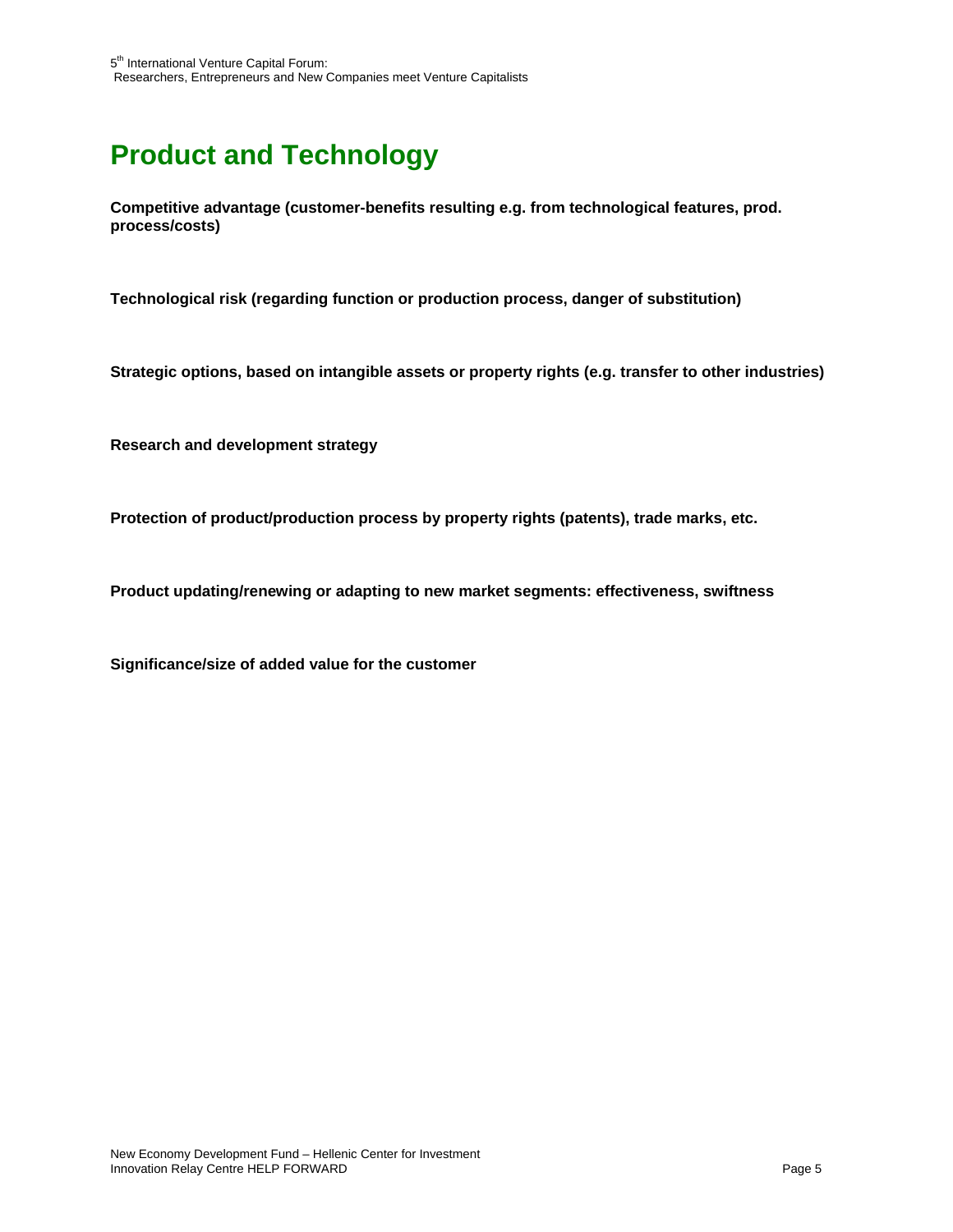# **Management**

**Main focus of experience and know-how of entrepreneur and management-team** 

**Network experience** 

**Process of gathering new information** 

**Reference between management-experience and company-objectives** 

**Commitment-assuring of management-team and key staff (e.g. shares, stock options)** 

**Entrepreneurial experience and characteristics of the management team (previous success?)** 

**Experience in dealing with pressure and uncertainty**

**Combining of complementary know-how elements in the team**

**Connection between company-objectives (strategy) and organizational scheme**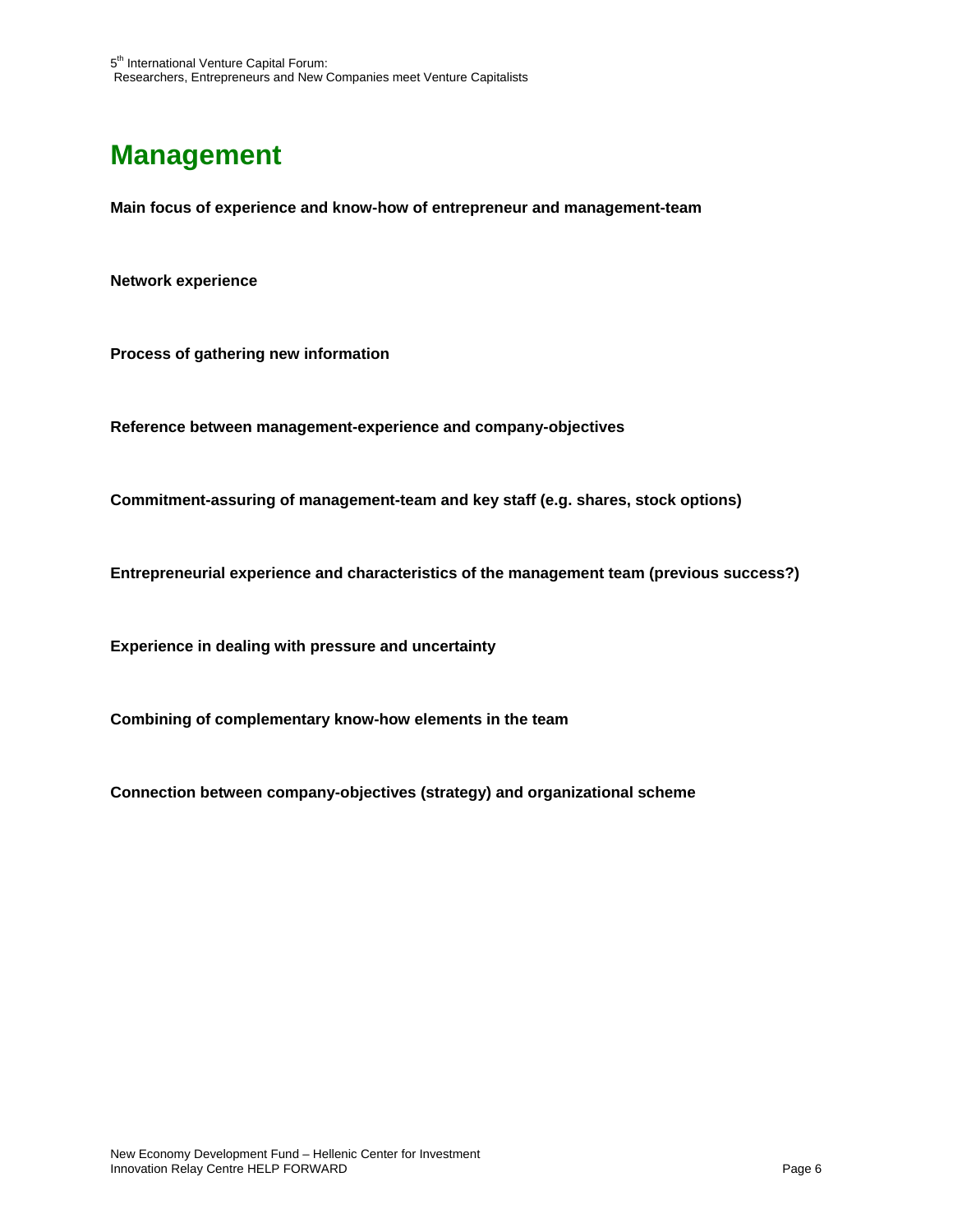# **Finance**

**Equity - total amount and percentage of each shareholder** 

**Description of accounting and budgeting system** 

**Ability for efficient controlling** 

**Ability for financial forecasts** 

**Quantification of financial requirements and financial resources** 

**Additional amount of Equity required within 18 months** 

**Additional amount of Equity required**

**Additional sources of financing, collateral potential**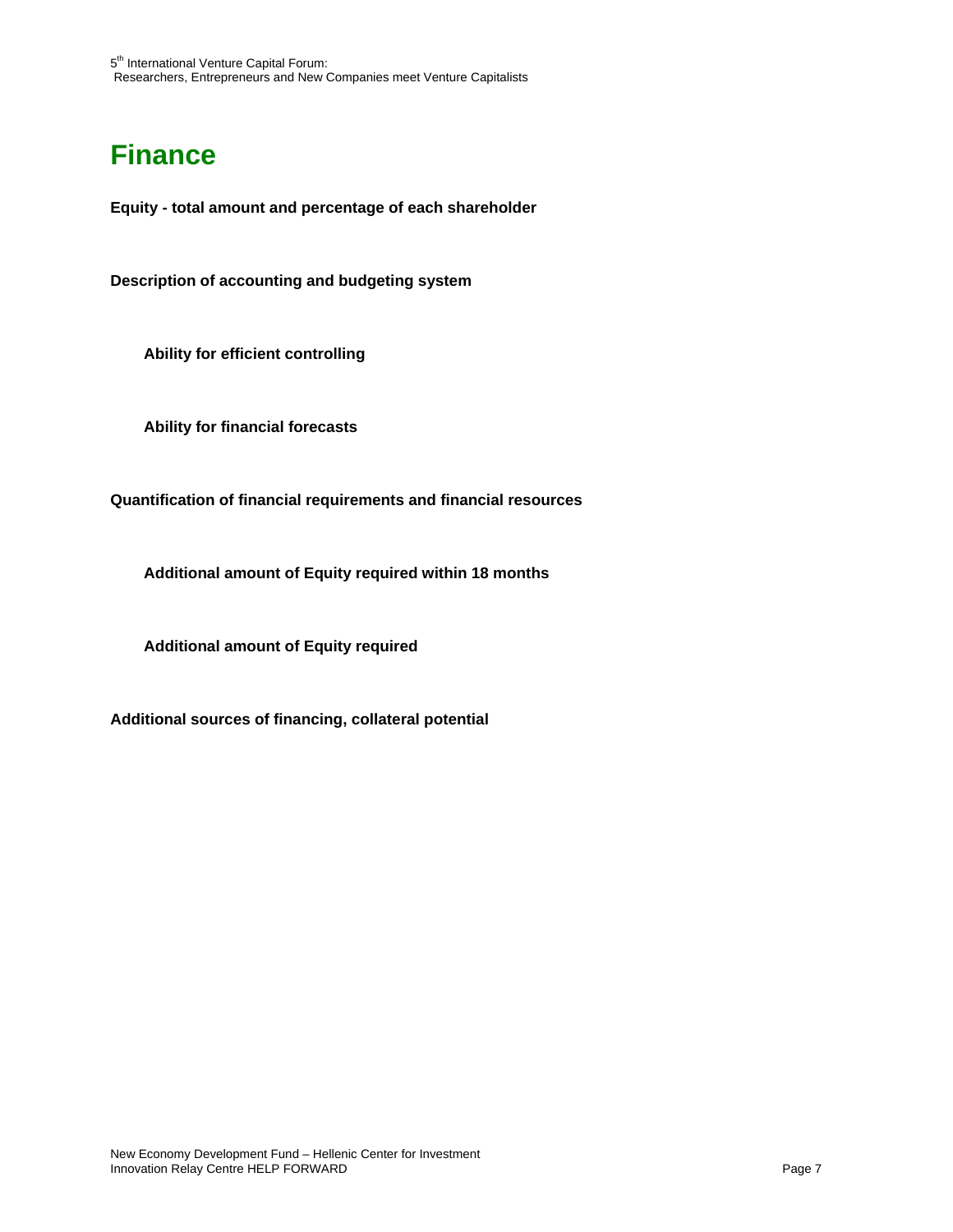# **Strategic Development**

**Basic considerations and plans for the future development of the company**

**Basic considerations, what will the additional equity be used for** 

|                          | 2001       | 2002       | 2003       | 2004      | 2005      | 2006      |
|--------------------------|------------|------------|------------|-----------|-----------|-----------|
|                          | (Realized) | (Realized) | (Realized) | (Planned) | (Planned) | (Planned) |
| Turnover                 |            |            |            |           |           |           |
| <b>Profit before tax</b> |            |            |            |           |           |           |
| <b>Cash flow</b>         |            |            |            |           |           |           |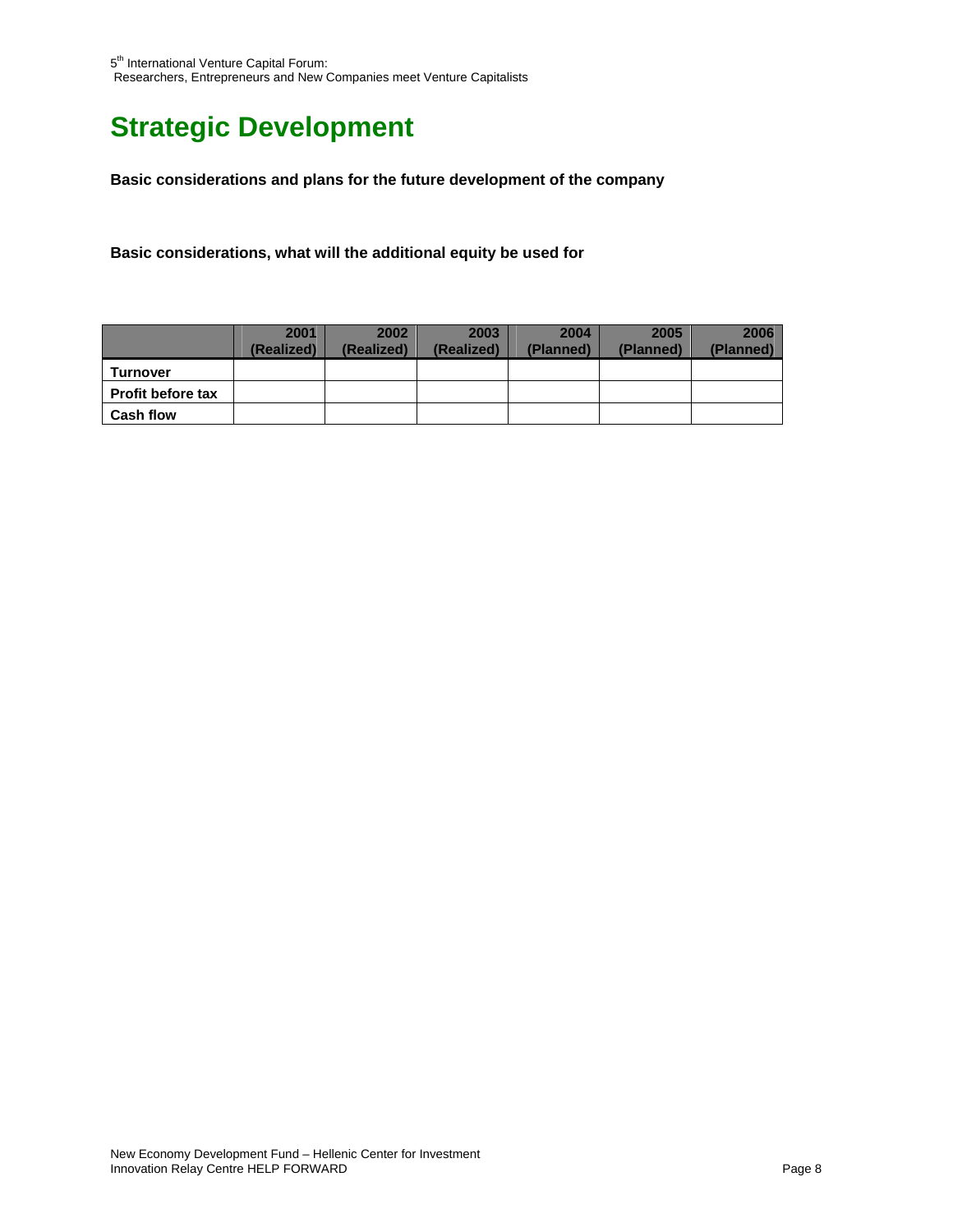# **Benefits for the Investor**

**Expected growth of the company (and of the company's value)** 

**Time-span to realize this growth (possible exit-year for the investor)** 

**Conceivable or preferred way for realizing the exit (buy-back, sale to industrial partner, public offering at stock exchange)** 

**Ways for containing the investor's downside risks** 

**Company's expectations regarding the role of the venture capitalist**